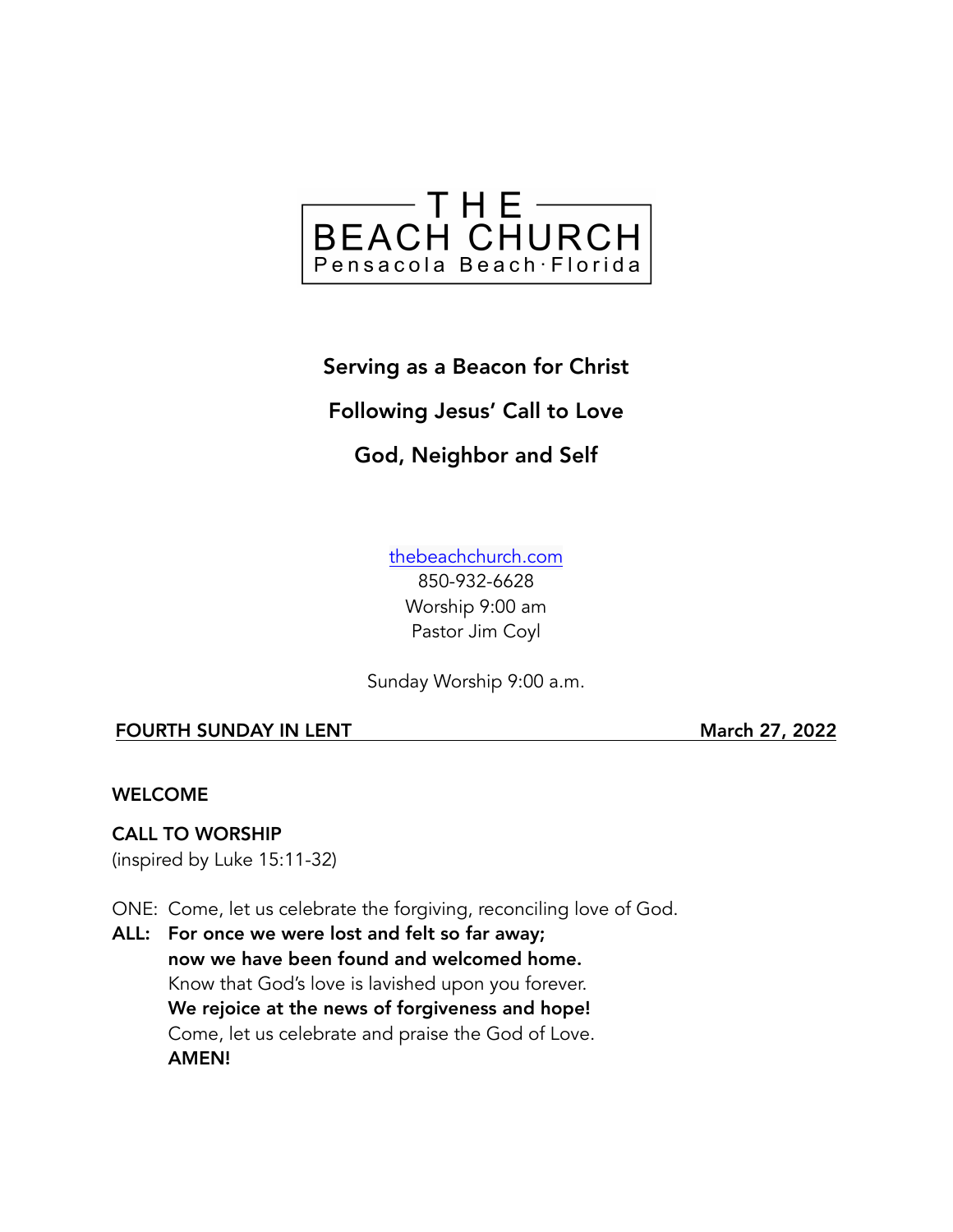# **SONG** Glory to the Lamb Piano - Angelo Monroy

#### SCRIPTURE READING Luke 15:1-3, 11b-32

15:1 Now all the tax collectors and sinners were coming near to listen to him. 15:2 And the Pharisees and the scribes were grumbling and saying, "This fellow welcomes sinners and eats with them." 15:3 So he told them this parable: 15:11b "There was a man who had two sons. 15:12 The younger of them said to his father, 'Father, give me the share of the property that will belong to me.' So he divided his property between them. 15:13 A few days later the younger son gathered all he had and traveled to a distant country, and there he squandered his property in dissolute living. 15:14 When he had spent everything, a severe famine took place throughout that country, and he began to be in need. 15:15 So he went and hired himself out to one of the citizens of that country, who sent him to his fields to feed the pigs. 15:16 He would gladly have filled himself with the pods that the pigs were eating; and no one gave him anything. 15:17 But when he came to himself he said, 'How many of my father's hired hands have bread enough and to spare, but here I am dying of hunger! 15:18 I will get up and go to my father, and I will say to him, "Father, I have sinned against heaven and before you; 15:19 I am no longer worthy to be called your son; treat me like one of your hired hands."' 15:20 So he set off and went to his father. But while he was still far off, his father saw him and was filled with compassion; he ran and put his arms around him and kissed him. 15:21 Then the son said to him, 'Father, I have sinned against heaven and before you; I am no longer worthy to be called your son.' 15:22 But the father said to his slaves, 'Quickly, bring out a robe--the best one--and put it on him; put a ring on his finger and sandals on his feet.15:23 And get the fatted calf and kill it, and let us eat and celebrate 15:24 for this son of mine was dead and is alive again; he was lost and is found!' And they began to celebrate. 15:25 "Now his elder son was in the field; and when he came and approached the house, he heard music and dancing.15:26 He called one of the slaves and asked what was going on. 15:27 He replied, 'Your brother has come, and your father has killed the fatted calf, because he has got him back safe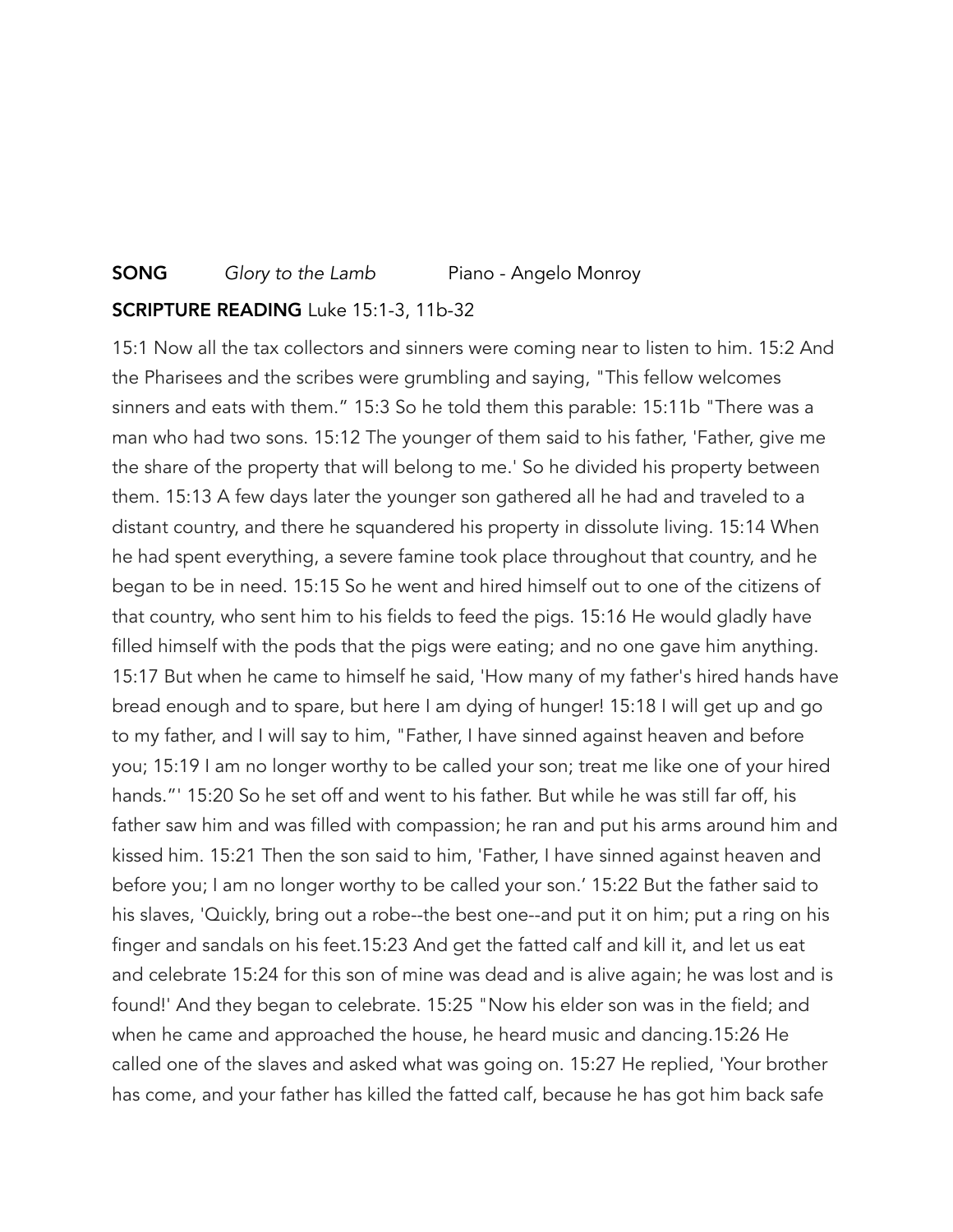and sound.' 15:28 Then he became angry and refused to go in. His father came out and began to plead with him. 15:29 But he answered his father, 'Listen! For all these years I have been working like a slave for you, and I have never disobeyed your command; yet you have never given me even a young goat so that I might celebrate with my friends. 15:30 But when this son of yours came back, who has devoured your property with prostitutes, you killed the fatted calf for him!' 15:31 Then the father said to him, 'Son, you are always with me, and all that is mine is yours.15:32 But we had to celebrate and rejoice, because this brother of yours was dead and has come to life; he was lost and has been found.'"

| <b>SONG</b>   | And Can It Be      | Violin - Sarah Coyl |
|---------------|--------------------|---------------------|
| <b>SERMON</b> | "Family of Origin" |                     |

# PASTORAL PRAYER AND THE LORDS PRAYER

Our Father, who art in heaven, hallowed be thy name, thy kingdom come, thy will be done, on earth as it is in heaven. Give us this day our daily bread. And forgive us our debts, as we forgive our debtors. And lead us not into temptation, but deliver us from evil.For thine is the kingdom, and the power, and the glory, forever. Amen.

| <b>SONG</b> | Come Thou Font of Many Blessings | Guitar / Vocal - Lily Coyl |
|-------------|----------------------------------|----------------------------|
|             |                                  | Main Vocal - Maeve Coyl    |

# **BENEDICTION**

# This Week's Lectionary Readings:

Monday, March 28, 2022: Psalm 53; Leviticus 23:26-41; Revelation 19:1-8 Tuesday, March 29, 2022: Psalm 53; Leviticus 25:1-19; Revelation 19:9-10 Wednesday, March 30, 2022: Psalm 53; 2 Kings 4:1-7; Luke 9:10-17 Thursday, March 31, 2022: Psalm 126; Isaiah 43:1-7; Philippians 2:19-24 Friday, April 1, 2022: Psalm 126; Isaiah 43:8-15; Philippians 2:25-3:1 Saturday, April 2, 2022: Psalm 126; Exodus 12:21-27; John 11:45-57